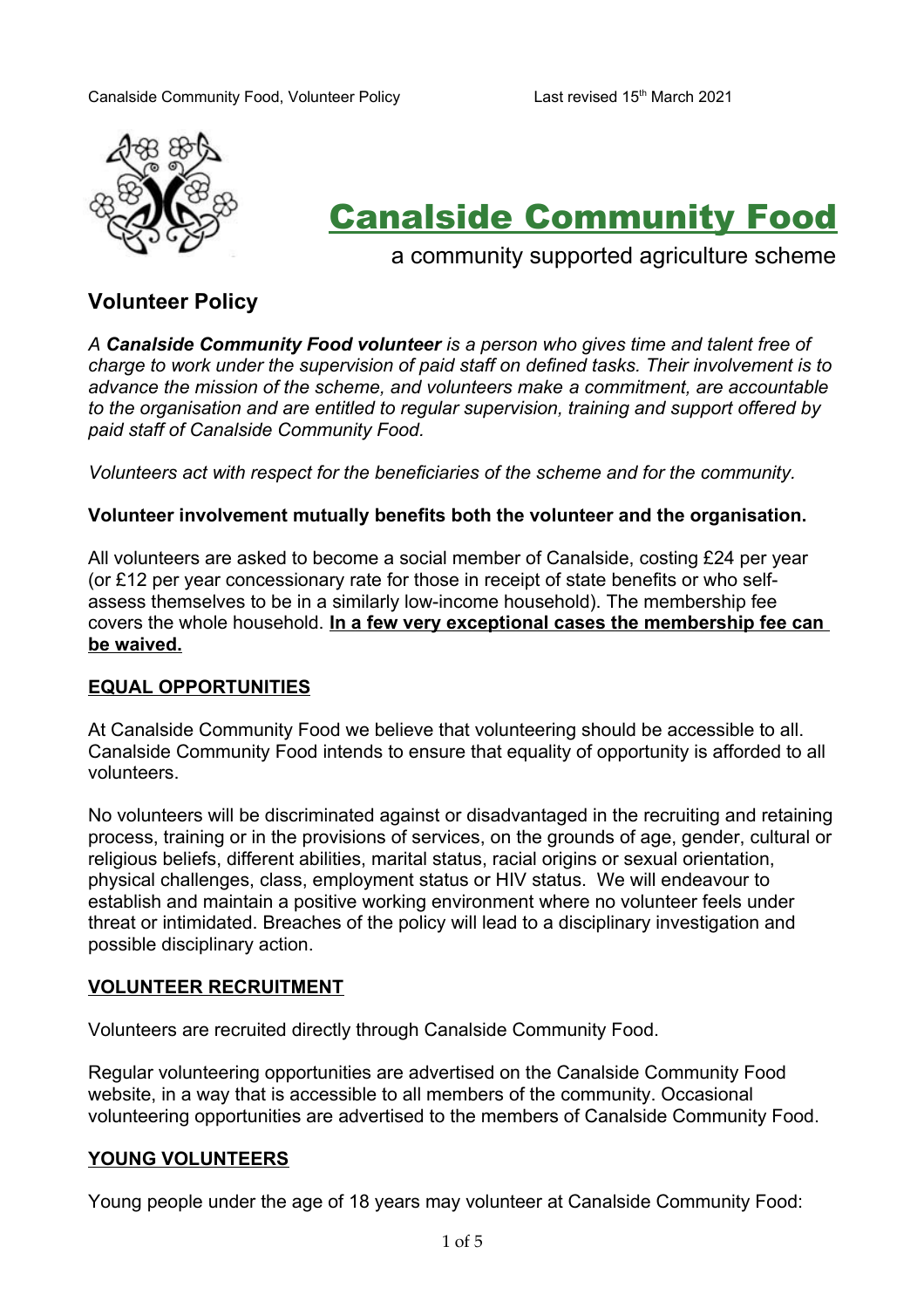- with a parent/guardian;
- by themselves under a recognised volunteer scheme, such as the Duke of Edinburgh Award scheme.

All young people wishing to volunteer at Canalside Community Food independently of their parent/s / guardian/s, e.g. for their D. of E. award, will be asked to complete a form (which provides basic information that will be handled in accordance with data handling laws) and attend two work mornings with a parent/guardian before volunteering independently. A parent/guardian of young people under the age of 16 years must give permission for their child to volunteer independently. Young people who are aged 16 or 17 years are asked to discuss their volunteering with a parent/guardian and state that a parent/guardian is supportive of their plans.

(see also Canalside safeguarding policy)

# **VULNERABLE ADULT VOLUNTEERS**

Vulnerable adults wishing to volunteer at Canalside Community Food can do so with a carer / support worker, either as a participant of sessions with the Willows project, or as a Canalside member.

## **INTERVIEW AND SELECTION PROCESS**

For regular volunteering roles that require a level of commitment (i.e. as a volunteer workshare) a comprehensive selection process ensures that all prospective volunteers are invited for an informal chat with the Canalside growers and trial work day on the Canalside Community Food site. It is important that all prospective volunteers are given the opportunity to explore whether their time, availability and skills match the requirements of Canalside Community Food.

Provided that the growers consider the prospective volunteer to have the necessary skills for the area of work they are interested in, and the volunteer wishes to work with us, a volunteer agreement will be signed.

When it is considered that we cannot offer a volunteer suitable role at Canalside Community Food, the prospective volunteer will be informed. Where appropriate, it will be suggested that they contact Warwickshire CAVA (Community And Voluntary Action) http://www.wcava.org.uk/, where they may be able to explore alternative volunteer openings.

For occasional volunteering roles for specific tasks that are advertised only to the existing members of Canalside Community Food, the task is allocated to the first person/people who declare/s themselves able to complete the task according to the schedule required and who is considered able to fulfil that.

#### **VOLUNTEERS INDUCTION**

All new volunteer workshares should receive an induction programme to familiarise them with:

- The activities of Canalside Community Food
- The people involved in Canalside Community Food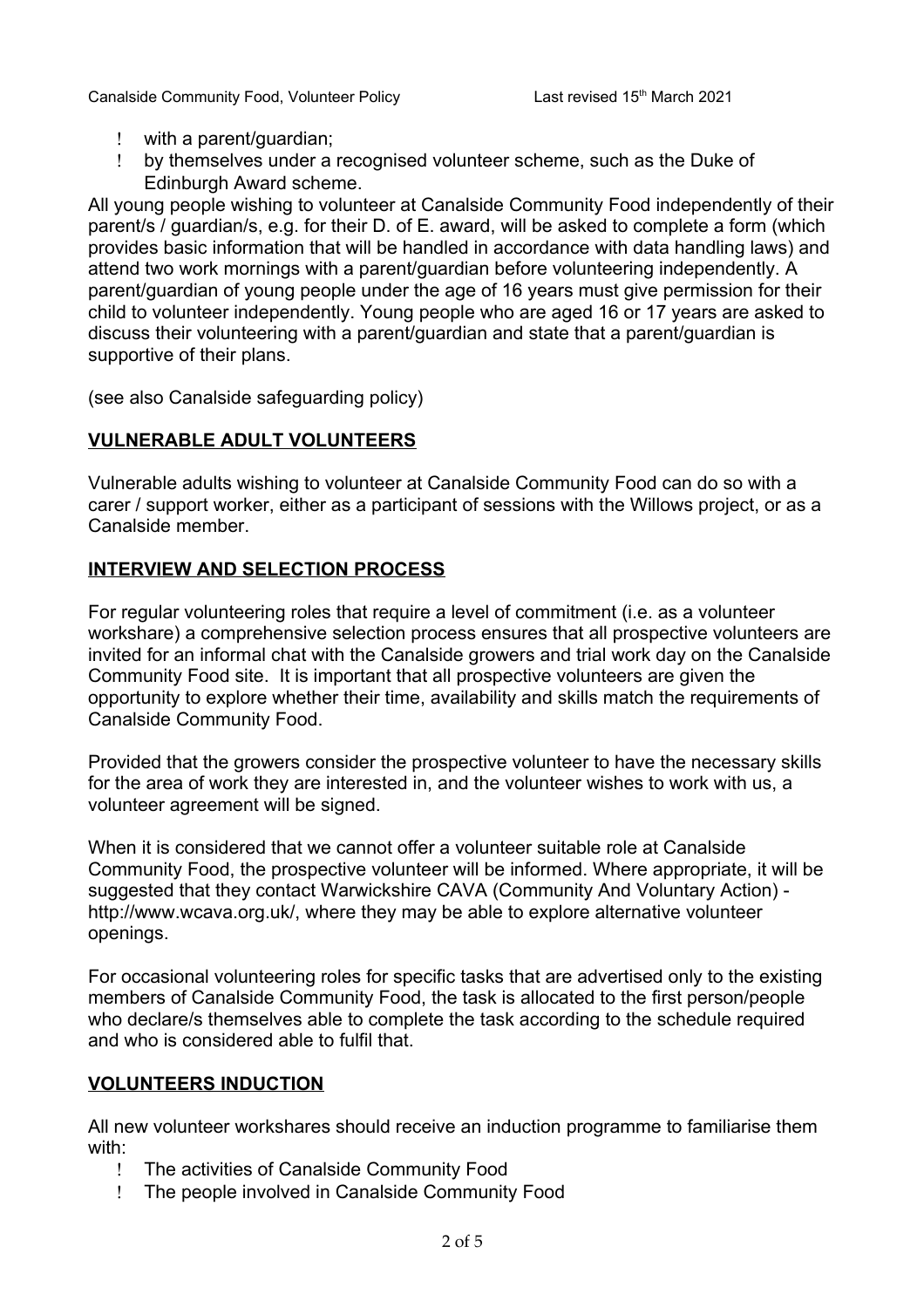- ! The workplace
- ! Health and safety
- Canalside Community Food's volunteer policy

Other volunteers at work mornings or for occasional volunteering roles will receive appropriate health and safety briefing, according to the task being undertaken.

#### **PROBATIONARY PERIOD**

For volunteer workshares, there will be a probation period of 2 months, to ascertain whether the volunteer is suitable to work within the team. This will be established by the growers, through working with and supporting the volunteer.

Other types of volunteering are either undertaken as frequently / infrequently as the member chooses, or involve a one-off task. For these there is no probationary period.

#### **REVIEW AND ONGOING SUPPORT**

Following the volunteer workshare probation period, the volunteer workshare will meet regularly with the growers at a mutually agreed time to examine the volunteer's satisfaction in the role and their development.

All volunteer workshares should be offered equal access to ongoing support and supervision on a regular basis with the growers / other supervisor (e.g. general administrator). This should provide volunteers with the opportunity to:

- Reflect on/share volunteer experiences
- Share/discuss problems that have arisen
- Discuss any areas of work they wish to develop, expand or change

#### **WHAT VOLUNTEERS CAN EXPECT FROM US**

While they don't receive a wage for their service, volunteers do receive multiple benefits from working for our organisation:

- ! Relevant training
- References, if required for a job application or any other reason
- Support and supervision according to their role

#### **VOLUNTEERS' RIGHTS AND RESPONSIBILITIES**

Canalside Community Food recognises the rights of volunteers to:

- 1. know what is (and what is not) expected of them
- 2. have adequate support in their volunteering
- 3. receive appreciation
- 4. volunteer in a safe environment
- 5. be insured
- 6. know their rights and responsibilities if something goes wrong
- 7. receive relevant out-of-pocket expenses
- 8. receive appropriate training
- 9. be free from discrimination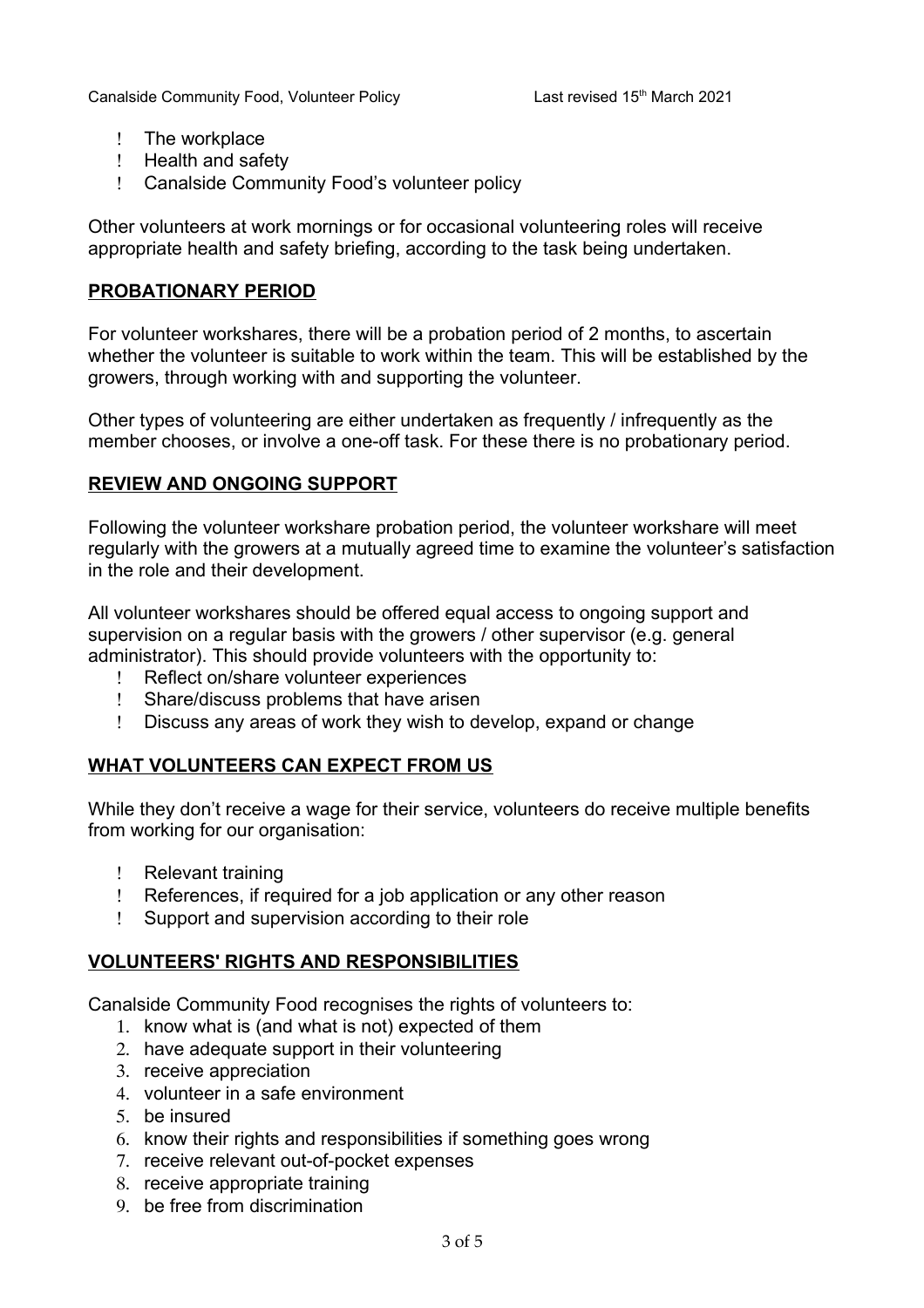10. be offered the opportunity for personal development

Canalside Community Food expects volunteers to:

- 1. be reliable
- 2. be honest
- 3. respect confidentiality
- 4. make the most of training and support opportunities
- 5. carry out tasks in a way that reflects the aims and values of the organisation
- 6. carry out tasks within agreed guidelines
- 7. respect the work of the organisation and not bring it into disrepute
- 8. comply with the organisation's policies

# **VOLUNTEER WORKSHARE AGREEMENT**

Volunteer workshares are expected to sign the volunteer workshare agreement when they start their role. There is no intention for this to be a legally binding document, nor is there any intention to enter into a legally binding relationship. The sole purpose of the volunteer workshare agreement is to clarify the relationship between Canalside Community Food and our volunteer workshares.

# **COMPLAINTS**

Any volunteer may report a grievance in accordance with the Grievance Procedure for volunteers.

If there are any complaints against the volunteer then the grower manager / other supervisor (e.g. general administrator) will discuss the matter with the volunteer and a written record will be kept. A volunteer will have the right to appeal in case of any complaints made against them.

# **TERMINATION OF PLACEMENT**

We hope that all volunteers will find working with us an enriching experience. However any of the following actions will result in the volunteer being asked to leave by the steering committee:

- Theft of property belonging to Canalside Community Food, another volunteer, a paid member of staff or the wider membership;
- Acts of violence towards a member of staff, another volunteer or against wider membership;
- Malicious damage of property (e.g. private property, property of other volunteers);
- Conviction for a criminal offence that undermines a volunteer's suitability;
- Behaviours or an attitude that may cause harm to the reputation of Canalside Community Food, harm to staff members or other volunteers, or that may impair the ability of others to do their work (whether paid or voluntary).

#### **INSURANCE**

All volunteers are covered under Canalside Community Food's general insurance, which includes public liability and employer's liability insurance.